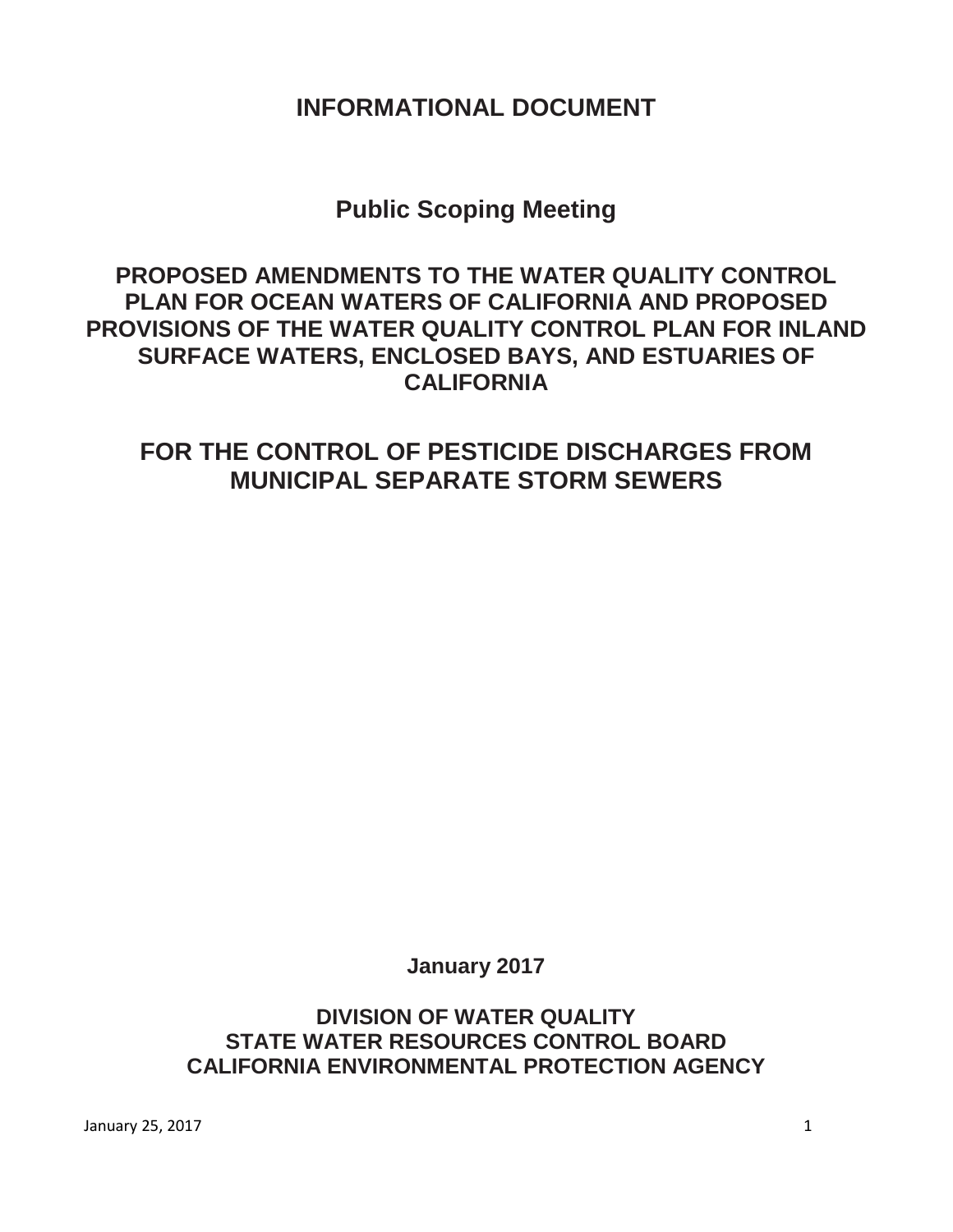#### **Summary:**

This informational document describes options proposed by the State Water Resources Control Board (State Water Board) to develop a Statewide Plan for reduction of pesticides in urban storm water and summarizes factors that could be considered in the analysis of potential significant environmental effects under the California Environmental Quality Act (CEQA). The Strategy to Optimize Resource Management of Storm Water (Storm Water Strategy), adopted by the State Water Board in January 2016, aims to lead the evolution of storm water management in California by advancing the perspective that storm water runoff is a valuable resource, supporting policies for collaborative watershed-level storm water management and pollution prevention, and integrating regulatory and non-regulatory interests. Under Objective 6 of the Storm Water Strategy (Increase source control and pollution prevention), the State Water Board is developing Amendments to the Water Quality Control Plans for Inland Surface Waters, Enclosed Bays, and Estuaries of California and the Ocean Plan for the control of pesticide discharges from municipal separate storm sewers (Urban Pesticides Amendments). This project will employ a multi-agency approach calling on participation from the State Water Board and Regional Water Quality Control Boards (Regional Water Boards), municipalities, and state and federal pesticide regulators.

This document is provided to the public for the purposes of receiving input on the scope of the State Water Board's CEQA analysis. State Water Board staff will host two scoping meetings to assist in identifying the issues relevant to stakeholders during the environmental review process (Cal. Code Regs., tit. 23, § 3775.5). This document is not intended to fulfill the State Water Board's formal planning requirements under the Porter Cologne Water Quality Control Act, the Federal Clean Water Act, or CEQA. A Draft Staff Report, including substitute environmental documentation, and draft water quality control plan amendments will be prepared and circulated at a later date to fulfill the State Water Board's formal water quality planning obligations.

#### **Environmental Background:**

California's urban receiving waters face water quality problems due to past and current use pesticides. Pesticides applied in urban areas may wash off and be discharged via storm drains into receiving waters during storm events, or as dry weather runoff (e.g. excess runoff from landscape irrigation). Runoff from impervious surfaces is considered the greatest contribution to receiving water toxicity in urban environments (Moran and TenBrook 2011).

In the 1990s, environmental monitoring revealed widespread presence of the organophosphorous pesticides diazinon and chlorpyrifos and toxicity due to these pesticides in California urban waterways (Bailey et al. 2000, Hunt et al. 2003). Both diazinon and chlorpyrifos were phased out for urban residential uses nationwide in the early 2000's, and declines of both have been documented in several water bodies throughout the state in the State Water Board's annual performance reports (EPA 2000, State Water Board 2015). In their place, pyrethroid pesticides increased in use following the phase-out of residential-use diazinon and chlorpyrifos (Ensminger and Kelly 2011(1), Ruby 2013).

Department of Pesticide Regulation (DPR) monitoring in Southern California urban watersheds in 2014- 2015 found widespread prevalence of pyrethroids and several other current-use pesticides (e.g. fipronil), often at levels that could cause aquatic toxicity (Budd 2016). DPR monitoring in Northern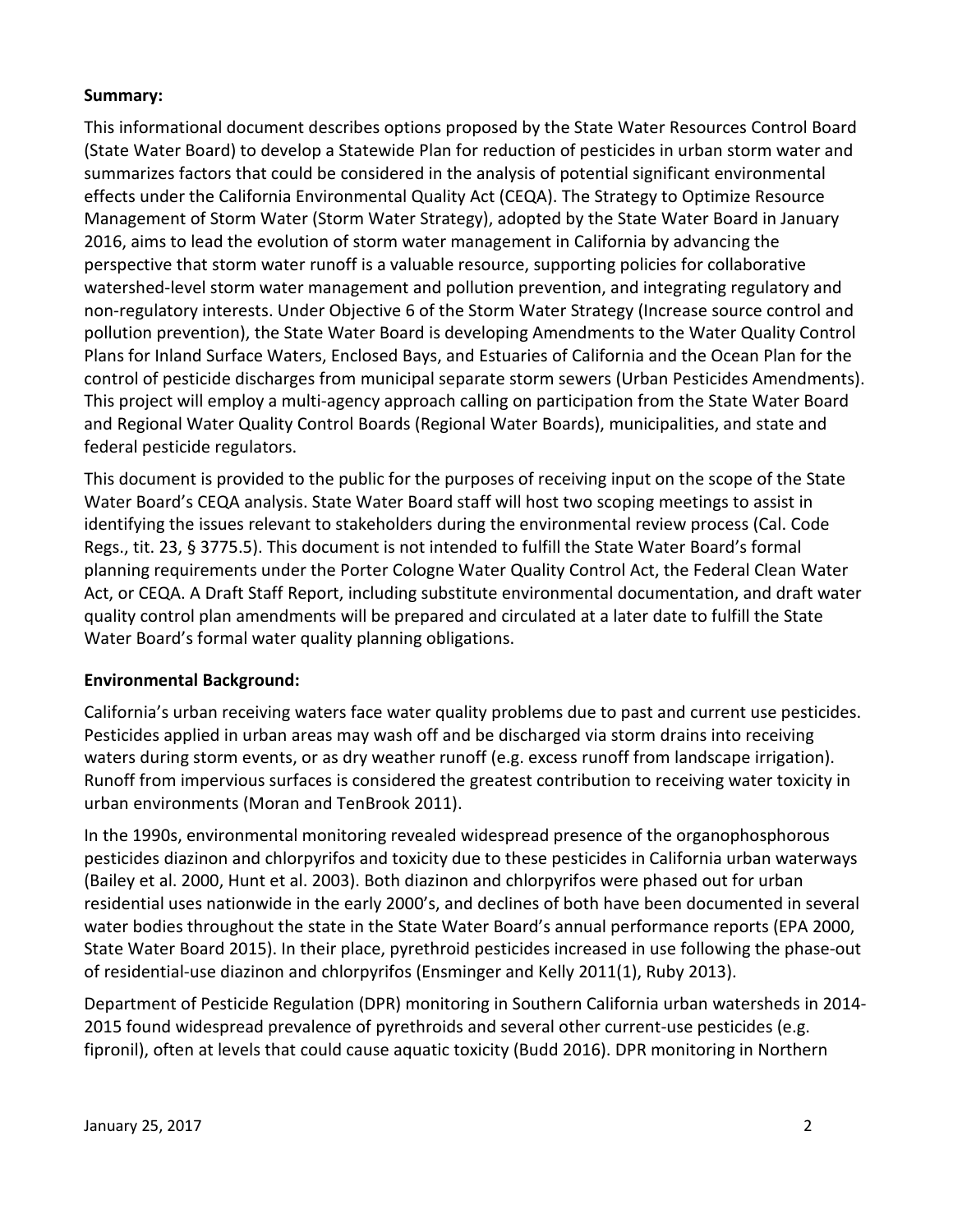California urban areas during 2014-2015 also identified pervasive pesticides of concern, including multiple pyrethroids, and often at levels that could cause aquatic toxicity (Ensminger 2016).

### **Regulatory Background:**

The State Water Board and Regional Water Boards are delegated the responsibility for implementing California's Porter-Cologne Water Quality Control Act and the federal Clean Water Act. Sections 13140 and 13170 of the Porter-Cologne Water Quality Control Act authorize the State Water Board to adopt statewide water quality control policies and plans. In addition, section 13240 requires each Regional Water Board to formulate and adopt water quality control plans, or Basin Plans, for all areas within the Region. Each Basin Plan and statewide plan contains beneficial uses, water quality objectives to protect those beneficial uses, and a program of implementation for achieving the water quality objectives.

California is further authorized by U.S. Environmental Protection Agency (U.S. EPA) to administer sections of the Clean Water Act, including section 303(d), which requires the State and Regional Water Boards to identify water bodies and pollutants that exceed water quality objectives on California's 303(d) list of impaired water bodies, contained in the state's Integrated Report and available online. The water bodies on the 303(d) list must be addressed by a TMDL or an alternative regulatory action (40 C.F.R. §130.7(b)(1).). The 303(d) list of impaired water bodies lists more than 100 water bodies as impaired due to pesticides with urban runoff attributed as the potential source.

California is also authorized by U.S. EPA to administer National Pollutant Discharge Elimination System (NPDES) permits in accordance with CWA section 402(p) for discharges from municipal separate storm sewer systems (MS4s). These NPDES permits have a requirement that discharges shall not cause or contribute to exceedances of water quality objectives.

#### **Project Necessity:**

The need for the Urban Pesticide Amendments stems from the continued presence of pesticides and pesticide-related toxicity in urban receiving waters at levels that are causing impairments of beneficial uses. Water Board action is needed to address pesticide-related toxicity impairments in urban water bodies. In addition, the approach in the amendments could address future impairments, if they occur, rather than having to establish additional TMDLs or implementation plans. The Regional Water Boards are investing significant resources to develop total maximum daily loads (TMDLs) and permit requirements to address urban pesticides. A statewide approach would more efficiently address pesticides in urban areas of California, which generally have similar uses, runoff patterns, and potential controls. Establishing the statewide Urban Pesticides Amendments would be the most efficient way to achieve this.

#### **Project History:**

Development of the Urban Pesticide Amendments was identified as a Phase I priority in the January 2016 Storm Water Strategy. In March of 2016, a team of internal and external experts was convened to prepare background work products that will be used in the development of the amendments. The team of experts included representatives from the State Water Board, the San Francisco Bay and Central Valley Regional Water Boards, U.S. EPA Region 9, DPR, and municipality representatives from the California Stormwater Quality Association (CASQA).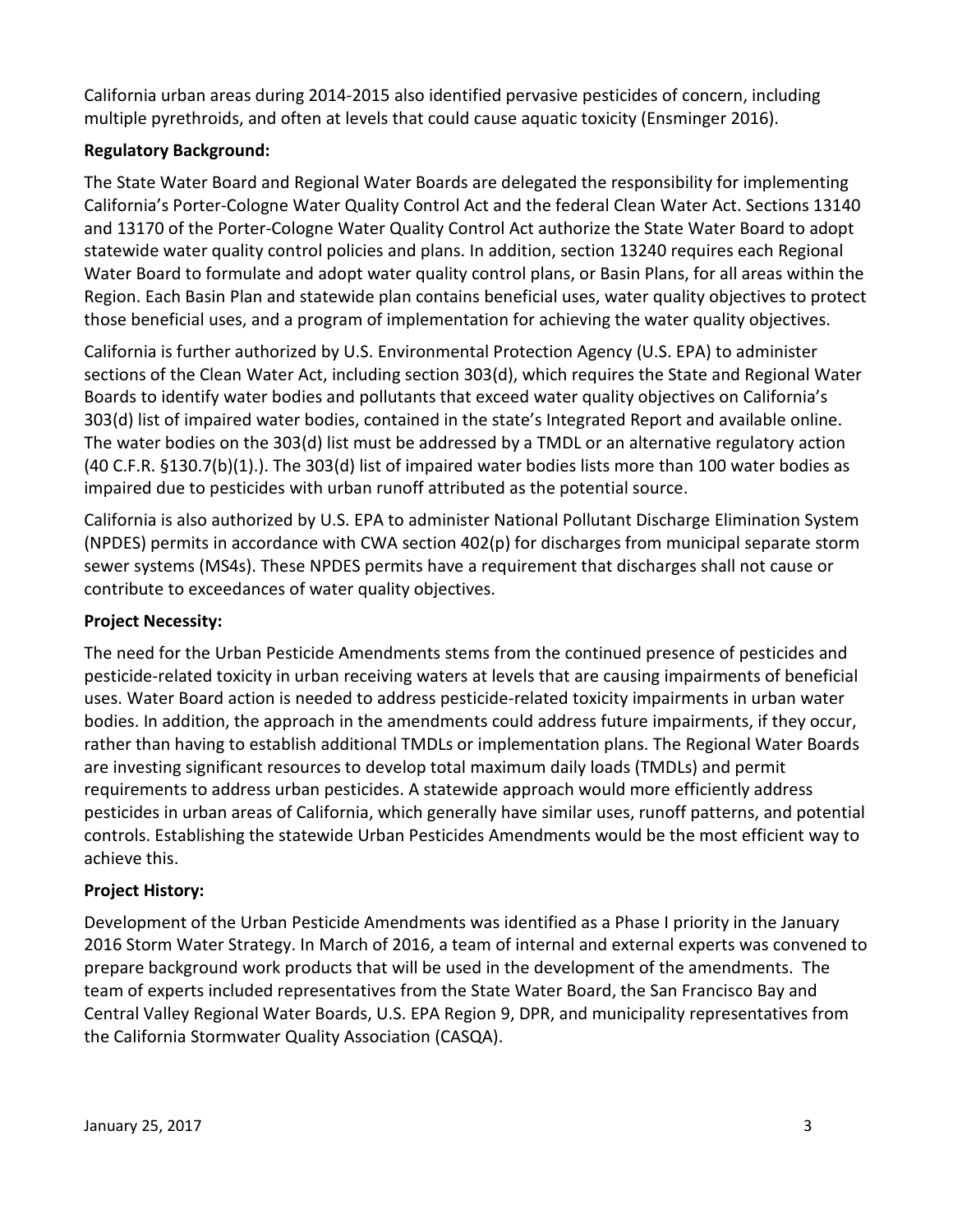#### **Project Description:**

The proposed project is to amend the Water Quality Control Plans for Inland Surface Waters, Enclosed Bays, and Estuaries of California and the Ocean Plan to establish a program of implementation for pesticide and pesticide-related toxicity water quality objectives. The program of implementation may be an alternative to TMDLs to address pesticide and pesticide-related toxicity impairments in individual water bodies. The Urban Pesticides Amendments would recognize or establish primary mechanisms for addressing pesticide-caused water quality impairments in urban receiving waters such as the role of the Water Board and MS4s in promoting source control and management of pesticide discharges in urban areas, in conjunction with pesticides use and management through federal and state pesticide regulatory authorities. The scope of the Amendments is limited to urban pesticide discharges (not pesticide discharges from agriculture), and the Amendments would only account for and apply to pesticide discharges from MS4s, not from publicly owned treatment works.

As envisioned, the Urban Pesticides Amendments would include an emphasis on integrated pest management (IPM) as the first front to prevent and correct urban pesticide water quality impairment, and would include the following three elements:

*Element 1: Coordination framework for working with U.S. EPA Office of Pesticide Programs (U.S. EPA OPP) and the DPR to reduce and prevent pesticide pollution in urban receiving waters through use of their regulatory authorities.* 

The framework would list actions the Water Board requests of U.S. EPA OPP and DPR to continue and further improve the pesticide registration process and regulatory responses to account for water quality concerns, including promotion of IPM.

#### *Element 2: Minimum pesticides source control measures for MS4 dischargers.*

The Amendments may specify implementation requirements that would be incorporated into MS4 NPDES permits for MS4 dischargers to manage their controllable causes and contributions to current and potential exceedances of pesticide water quality objectives or pesticide-caused exceedances of narrative toxicity water quality objectives. The implementation requirements could include the following elements for MS4s:

- Limit and manage their own use of pesticides by implementing IPM programs.
- Influence the discharge of pesticides into MS4 drainage areas through education outreach programs targeted at residential and business pesticide users and those who hire structural pest control and landscape professionals.
- Encourage participation in the pesticide regulatory process through outreach to U.S. EPA and DPR on their actions that may affect urban water quality. This would include submitting comments, either individually or through a coordinated regional or statewide effort, on pending pesticide registration decisions and submitting relevant information when necessary (such as monitoring data).
- Limit dry weather runoff, including excess irrigation water, to the maximum extent practicable.
- Conduct pesticide monitoring, with an option to comply through participation in a coordinated statewide urban pesticide monitoring program (described in Element 3).

One issue for consideration may be whether permittees fully implementing these minimum pesticide control measures should be deemed in compliance during the term of the permit with receiving water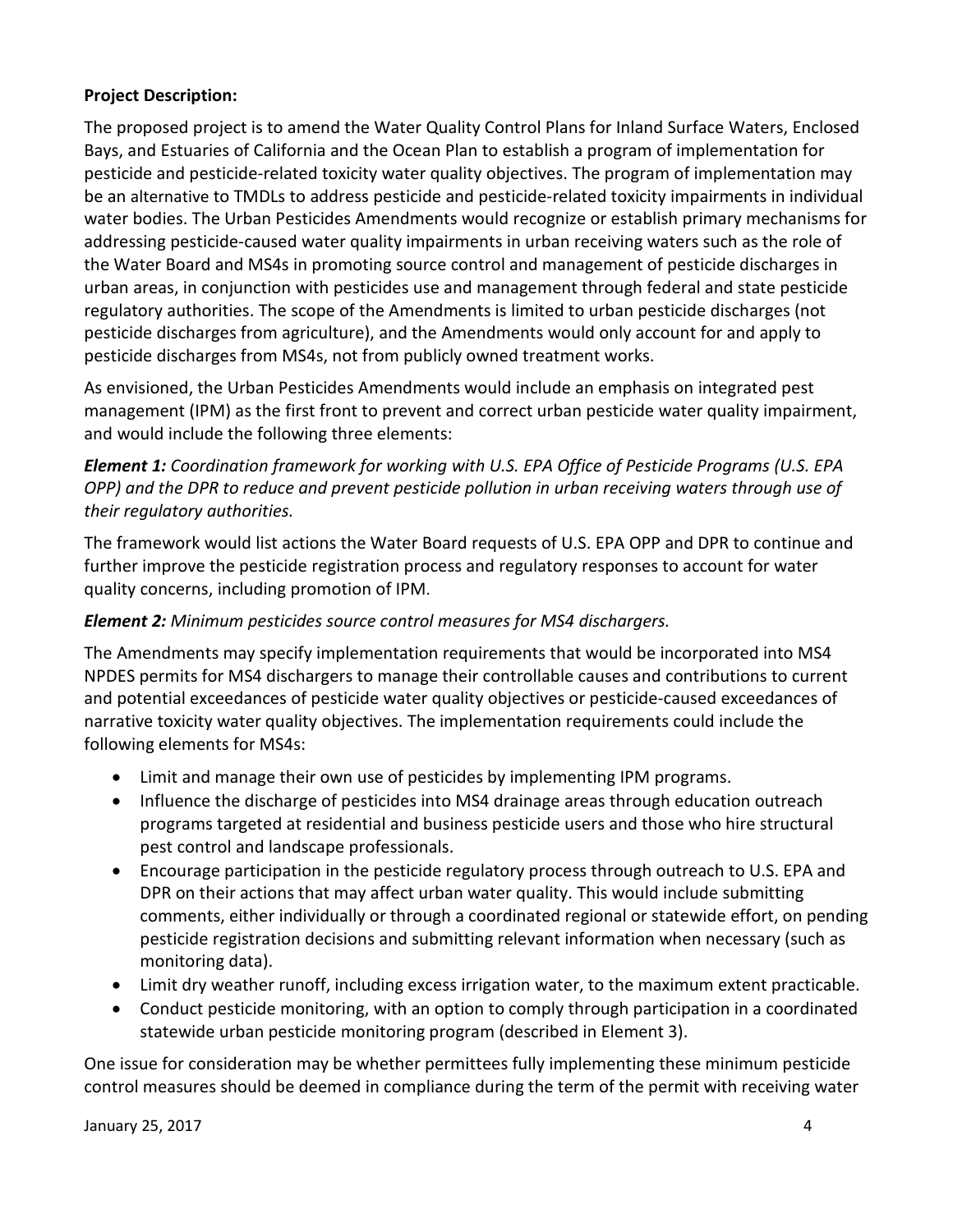limitations with regard to the contribution of the identified pesticides to any exceedances. If this approach is taken, an additional issue for consideration may be the appropriate analysis that should be required to demonstrate that the minimum source control measures are expected to lead to compliance with receiving water limitations.

### *Element 3: Monitoring coordination framework for pesticides and toxicity monitoring in urban runoff and receiving waters between the Water Boards, DPR, and MS4s.*

The amendment would establish a framework to track the effectiveness of the program of implementation through the coordination and improvement of existing pesticide and toxicity monitoring efforts to improve monitoring efficiency, data quality, and use of data to inform management decisions. The monitoring framework would include a set of collective goals for questiondriven monitoring, to provide the foundation for a coordinated statewide monitoring program that meets the needs of the Water Boards, DPR, and permitted MS4s.

### **Project Goals:**

The project has the following three goals:

- 1. Achieve water quality objectives for pesticides and toxicity in urban receiving water and prevent or readily address future water quality impairments through implementation of a statewide program for urban pesticides source control, acting as an alternative to TMDL development to address pesticide and pesticide-related toxicity impairments in individual water bodies.
- 2. Establish consistent statewide requirements for MS4 dischargers to manage their causes and contributions to pesticide and pesticide-related toxicity impairments.
- 3. Create a comprehensive, coordinated statewide monitoring framework for pesticides and toxicity in urban runoff and receiving water that improves resource efficiency, usefulness of data, and coordination of data collection to support management decisions.

#### **Analysis of Environmental Impacts:**

In accordance with CEQA, the State Water Board must present an analysis of the reasonably foreseeable methods of compliance with this project (Cal. Code Regs., tit. 23 § 3777). After receiving comments on this CEQA scoping document, the State Water Board will prepare substitute environmental documentation including a draft staff report, CEQA checklist and a draft amendment to the Inland Surface Waters, Enclosed Bays, and Estuaries Plan and the Ocean Plan. These documents will be circulated for public comment. The process will follow state and federal requirements for public participation and for environmental and economic consideration.